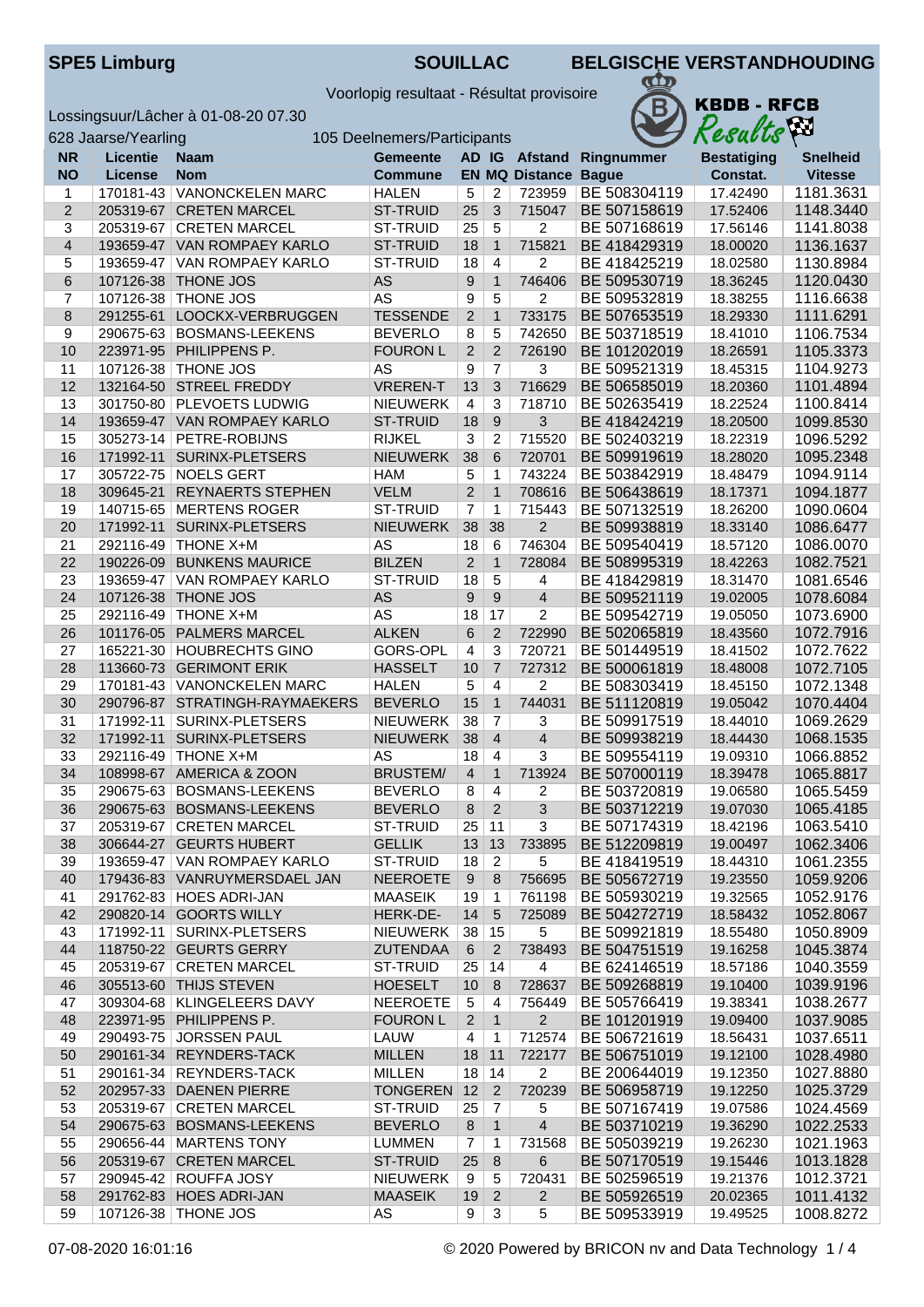Voorlopig resultaat - Résultat provisoire



|           | 628 Jaarse/Yearling |                                | 105 Deelnemers/Participants |                |                |                             | <b>A</b> n<br>Results    |                    |                 |
|-----------|---------------------|--------------------------------|-----------------------------|----------------|----------------|-----------------------------|--------------------------|--------------------|-----------------|
| <b>NR</b> | Licentie            | <b>Naam</b>                    | <b>Gemeente</b>             |                |                |                             | AD IG Afstand Ringnummer | <b>Bestatiging</b> | <b>Snelheid</b> |
| <b>NO</b> | License             | <b>Nom</b>                     | <b>Commune</b>              |                |                | <b>EN MQ Distance Bague</b> |                          | Constat.           | <b>Vitesse</b>  |
| 60        |                     | 193659-47 VAN ROMPAEY KARLO    | <b>ST-TRUID</b>             | 18             | 15             | 6                           | BE 418424719             | 19.22320           | 1004.6141       |
| 61        |                     | 301750-80 PLEVOETS LUDWIG      | <b>NIEUWERK</b>             | 4              | $\mathbf{1}$   | 2                           | BE 502636219             | 19.26354           | 1002.9585       |
| 62        |                     | 146939-81 EVENS JEAN           | <b>PEER</b>                 | 6              | 3              | 749644                      | BE 508093319             | 19.58360           | 1001.3946       |
| 63        |                     | 205319-67 CRETEN MARCEL        | ST-TRUID                    | 25             | $\,6$          | $\overline{7}$              | BE 102351519             | 19.26147           | 998.3274        |
| 64        |                     | 290644-32 THIJS ISIDOOR+BEN    | <b>LUMMEN</b>               | $9\,$          | $\overline{2}$ | 728293                      | BE 508232419             | 19.41312           | 995.5886        |
| 65        |                     | 291762-83 HOES ADRI-JAN        | <b>MAASEIK</b>              | 19             | $\overline{4}$ | $\overline{3}$              | BE 505932519             | 20.16215           | 993.2664        |
| 66        |                     | 107442-63 LARDINOIS JEAN       | <b>MOULAND</b>              | $\overline{4}$ | $\overline{2}$ | 723729                      | BE 102553919             | 19.38498           | 993.0011        |
| 67        |                     | 132164-50 STREEL FREDDY        | <b>VREREN-T</b>             | 13             | 6              | 2                           | BE 506995919             | 19.31570           | 992.6297        |
| 68        | 140715-65           | <b>MERTENS ROGER</b>           | <b>ST-TRUID</b>             | $\overline{7}$ | 3              | $\overline{2}$              | BE 507132019             | 19.31500           | 991.1471        |
| 69        |                     | 118750-22 GEURTS GERRY         | <b>ZUTENDAA</b>             | 6              | 6              | $\overline{c}$              | BE 504754519             | 19.56298           | 989.2784        |
| 70        | 171992-11           | SURINX-PLETSERS                | <b>NIEUWERK</b>             | 38             | 33             | $6\phantom{1}$              | BE 509932219             | 19.39190           | 988.1867        |
| 71        |                     | 108718-78 GIELKENS-CARMANS     | <b>RIJKHOVE</b>             | 6              | $\mathbf{1}$   | 726021                      | BE 506776919             | 19.47171           | 984.7223        |
| 72        | 140715-65           | <b>MERTENS ROGER</b>           | <b>ST-TRUID</b>             | $\overline{7}$ | $\overline{7}$ | 3                           | BE 507145319             | 19.37450           | 983.0890        |
| 73        |                     | 107126-38   THONE JOS          | <b>AS</b>                   | 9              | 6              | 6                           | BE 509521019             | 20.16145           | 974.1130        |
| 74        | 291762-83           | <b>HOES ADRI-JAN</b>           | <b>MAASEIK</b>              | 19             | 19             | $\overline{4}$              | BE 505924819             | 20.32255           | 972.8702        |
| 75        |                     | 300457-48 LINSEN JEAN + DANNY  | <b>WIJCHMAA</b>             | $\overline{7}$ | 3              | 752373                      | BE 511396519             | 20.25120           | 970.5534        |
| 76        |                     | 170454-25 CUSTERS FRANCOIS     | <b>KOERSEL</b>              | 2              | $\mathbf{1}$   | 740379                      | BE 505255219             | 20.13041           | 970.2657        |
| 77        |                     | 290876-70 CREYNS PATRICK       | <b>OPGLABBE</b>             | 17             | 15             | 749946                      | BE 509718019             | 20.24590           | 967.6931        |
| 78        |                     | 132164-50 STREEL FREDDY        | <b>VREREN-T</b>             | 13             | $\mathbf{1}$   | 3                           | BE 506583919             | 19.51200           | 966.6758        |
| 79        |                     | 291762-83 HOES ADRI-JAN        | <b>MAASEIK</b>              | 19             | 12             | 5                           | BE 505923719             | 20.38495           | 964.9770        |
| 80        |                     | 124911-72 VAN ROY MICHEL       | <b>LEOPOLDS</b>             | 6              | $\mathbf{1}$   | 748095                      | BE 503881919             | 20.28170           | 961.2116        |
| 81        |                     | 189479-38 ADRIAENS SERAFIN     | PAAL                        | 6              | 5              | 736808                      | BE 506241319             | 20.18430           | 958.4910        |
| 82        |                     | 291762-83 HOES ADRI-JAN        | <b>MAASEIK</b>              | 19             | 9              | 6                           | BE 505934319             | 20.45125           | 957.2309        |
| 83        |                     | 124911-72 VAN ROY MICHEL       | <b>LEOPOLDS</b>             | 6              | $\overline{c}$ | $\overline{c}$              | BE 503907919             | 20.31320           | 957.2145        |
| 84        |                     | 107442-63 LARDINOIS JEAN       | <b>MOULAND</b>              | $\overline{4}$ | $\mathbf{1}$   | $\overline{2}$              | BE 102552519             | 20.06108           | 957.0856        |
| 85        |                     | 113308-12 MENTEN TONY & CHRIS  | <b>WELLEN</b>               | 3              | 1              | 720575                      | BE 502001019             | 20.03452           | 955.9825        |
| 86        | 146939-81           | <b>EVENS JEAN</b>              | <b>PEER</b>                 | 6              | 5              | $\overline{2}$              | BE 508091119             | 20.37220           | 952.0901        |
| 87        | 290493-75           | <b>JORSSEN PAUL</b>            | LAUW                        | 4              | $\overline{c}$ | 2                           | BE 506720919             | 19.58521           | 951.5344        |
| 88        | 171992-11           | SURINX-PLETSERS                | <b>NIEUWERK</b>             | 38             | $\overline{2}$ | $\overline{7}$              | BE 509915519             | 20.12430           | 944.9131        |
| 89        | 171992-11           | SURINX-PLETSERS                | <b>NIEUWERK</b>             | 38             | 11             | 8                           | BE 509928919             | 20.12460           | 944.8512        |
| 90        |                     | 290161-34 REYNDERS-TACK        | <b>MILLEN</b>               | 18             | $\overline{2}$ | 3                           | BE 506755419             | 20.14330           | 944.5779        |
| 91        |                     | 290820-14 GOORTS WILLY         | HERK-DE-                    | 14             | $\overline{7}$ | $\overline{c}$              | BE 504279519             | 20.23323           | 937.3666        |
| 92        |                     | 207357-68 NUYTS ANDRE          | <b>HAM</b>                  | $\overline{4}$ | $\overline{2}$ | 742525                      | BE 510368019             | 20.43475           | 935.4155        |
| 93        | 171992-11           | SURINX-PLETSERS                | <b>NIEUWERK</b>             | 38             | 27             | 9                           | BE 509931319             | 20.21160           | 934.4382        |
| 94        | 290656-44           | <b>MARTENS TONY</b>            | <b>LUMMEN</b>               | $\overline{7}$ | 5              | $\overline{2}$              | BE 505039319             | 20.36380           | 929.9987        |
| 95        |                     | 171992-11   SURINX-PLETSERS    | NIEUWERK                    | 38 17          |                | 10                          | BE 509933219             | 20.25520           | 928.8980        |
| 96        |                     | 290876-70 CREYNS PATRICK       | <b>OPGLABBE</b>             | $\vert$ 17     | $\overline{1}$ | 2                           | BE 509710819             | 20.58050           | 928.0553        |
| 97        |                     | 171992-11 SURINX-PLETSERS      | NIEUWERK                    | 38             | 18             | 11                          | BE 509923719             | 20.26370           | 928.0009        |
| 98        |                     | 132164-50 STREEL FREDDY        | <b>VREREN-T</b>             | $13 \mid 4$    |                | $\overline{4}$              | BE 506994119             | 20.22350           | 927.5750        |
| 99        |                     | 202957-33 DAENEN PIERRE        | TONGEREN 12                 |                | 6              | $\overline{2}$              | BE 506958519             | 20.29360           | 923.8571        |
| 100       |                     | 193659-47 VAN ROMPAEY KARLO    | <b>ST-TRUID</b>             | 18             | 12             | $\overline{7}$              | BE 418429219             | 20.30270           | 917.1901        |
| 101       |                     | 132164-50 STREEL FREDDY        | <b>VREREN-T</b>             | 13             | 13             | 5                           | BE 506584119             | 20.33350           | 914.5537        |
| 102       |                     | 139816-39 KENNES HENRI         | <b>HEPPEN</b>               | $\overline{7}$ | $\overline{4}$ | 746254                      | BE 503884619             | 21.11265           | 908.4686        |
| 103       |                     | 292116-49 THONE X+M            | AS                          | 18             | 9              | 4                           | BE 509569819             | 21.12590           | 906.8276        |
| 104       |                     | 122026-00 BOONS JOS & ROBBY    | <b>KERMT</b>                | 3              | $\overline{2}$ | 729785                      | BE 507894419             | 20.59090           | 901.9156        |
| 105       |                     | 132164-50 STREEL FREDDY        | <b>VREREN-T</b>             | 13             | 8              | 6                           | BE 506995719             | 20.48300           | 897.4690        |
| 106       |                     | 169058-84 HUBRECHTS TONY       | <b>BROEKOM-</b>             | $\,6\,$        | $\overline{2}$ | 714767                      | BE 506702519             | 20.46301           | 897.3829        |
| 107       |                     | 290501-83 BOLLAERS PATRICK&JOR | DIETS-HE                    | $\overline{2}$ | $\mathbf{1}$   | 715648                      | BE 506844719             | 20.55598           | 887.9044        |
| 108       |                     | 290876-70 CREYNS PATRICK       | <b>OPGLABBE</b>             | 17             | $\overline{5}$ | 3                           | BE 509714419             | 21.42290           | 879.7193        |
| 109       |                     | 140778-31 WEYTJENS THEO        | <b>ZUTENDAA</b>             | $\overline{2}$ | 2              | 735739                      | BE 509084219             | 21.27187           | 878.6919        |
| 110       |                     | 204043-52 TOURNET WALTHERE     | ST-TRUID                    | 2              | $\overline{2}$ | 712984                      | BE 507250019             | 21.01255           | 878.6813        |
| 111       |                     | 307467-74   DUANGTA-GIELKENS   | <b>RIJKHOVE</b>             | 2              | 2              | 726004                      | BE 506795819             | 21.16560           | 877.9474        |
| 112       |                     | 290820-14 GOORTS WILLY         | HERK-DE-                    | 14             | 3              | $\mathfrak{S}$              | BE 504273619             | 21.20053           | 873.5082        |
| 113       |                     | 205319-67 CRETEN MARCEL        | ST-TRUID                    | 25             | 16             | 8                           | BE 507171319             | 21.12557           | 868.9056        |
| 114       |                     | 132164-50 STREEL FREDDY        | <b>VREREN-T</b>             | 13             | 11             | $\overline{7}$              | BE 506586819             | 21.18130           | 865.2675        |
| 115       |                     | 202957-33 DAENEN PIERRE        | TONGEREN                    | 12             | 12             | 3                           | BE 506959119             | 21.22410           | 864.9615        |
| 116       |                     | 113660-73 GERIMONT ERIK        | <b>HASSELT</b>              | 10             | $\overline{1}$ | $\overline{c}$              | BE 500060519             | 22.05177           | 830.9336        |
| 117       |                     | 290644-32 THIJS ISIDOOR+BEN    | <b>LUMMEN</b>               | 9              | 5              | 2                           | BE 508234719             | 05.41201           | 811.6177        |
| 118       |                     | 179436-83 VANRUYMERSDAEL JAN   | <b>NEEROETE</b>             | 9              | 6              | $\overline{2}$              | BE 505673419             | 06.21140           | 807.3710        |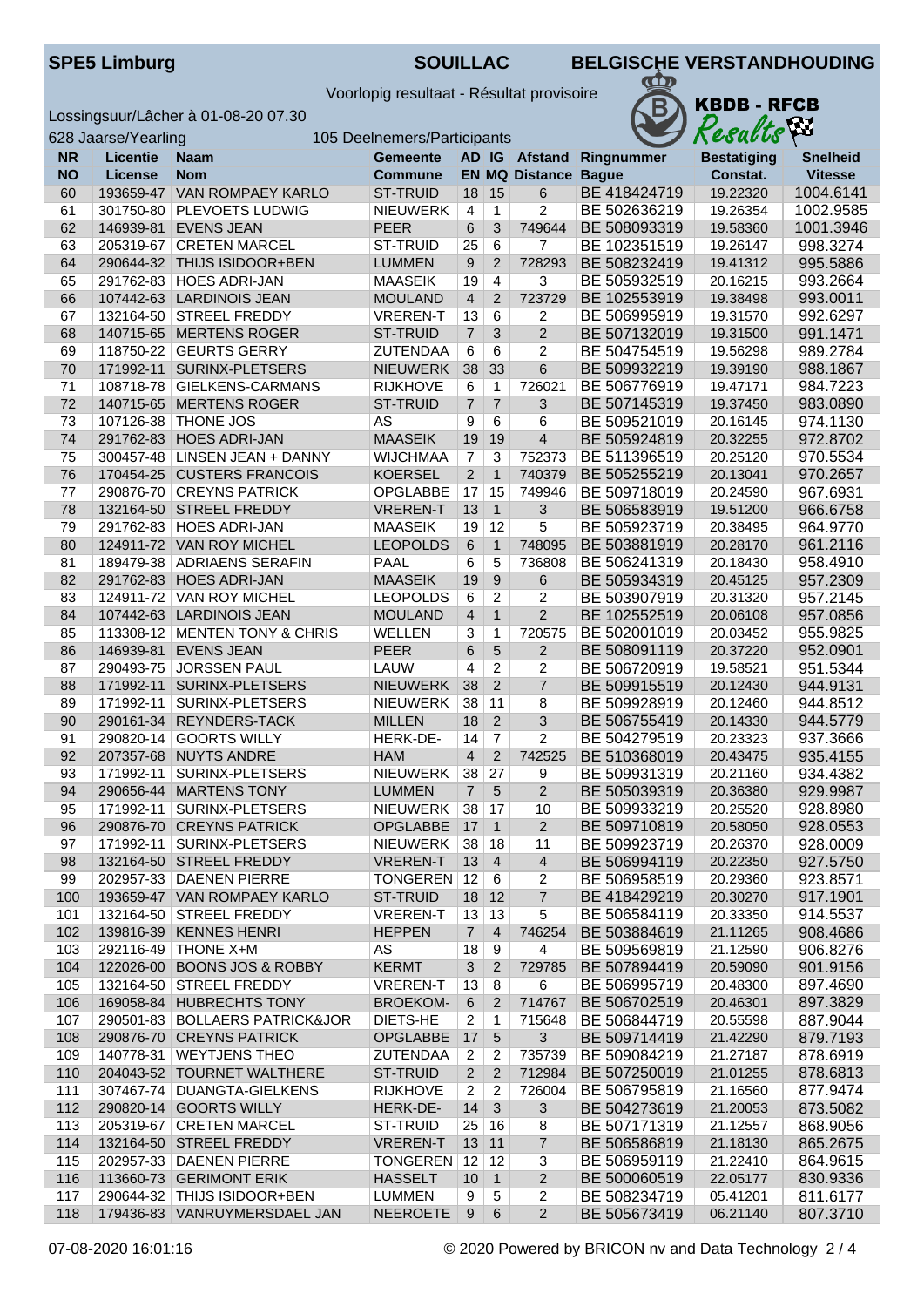**KBDB - RFCB** 

 $\pi$ B

Voorlopig resultaat - Résultat provisoire